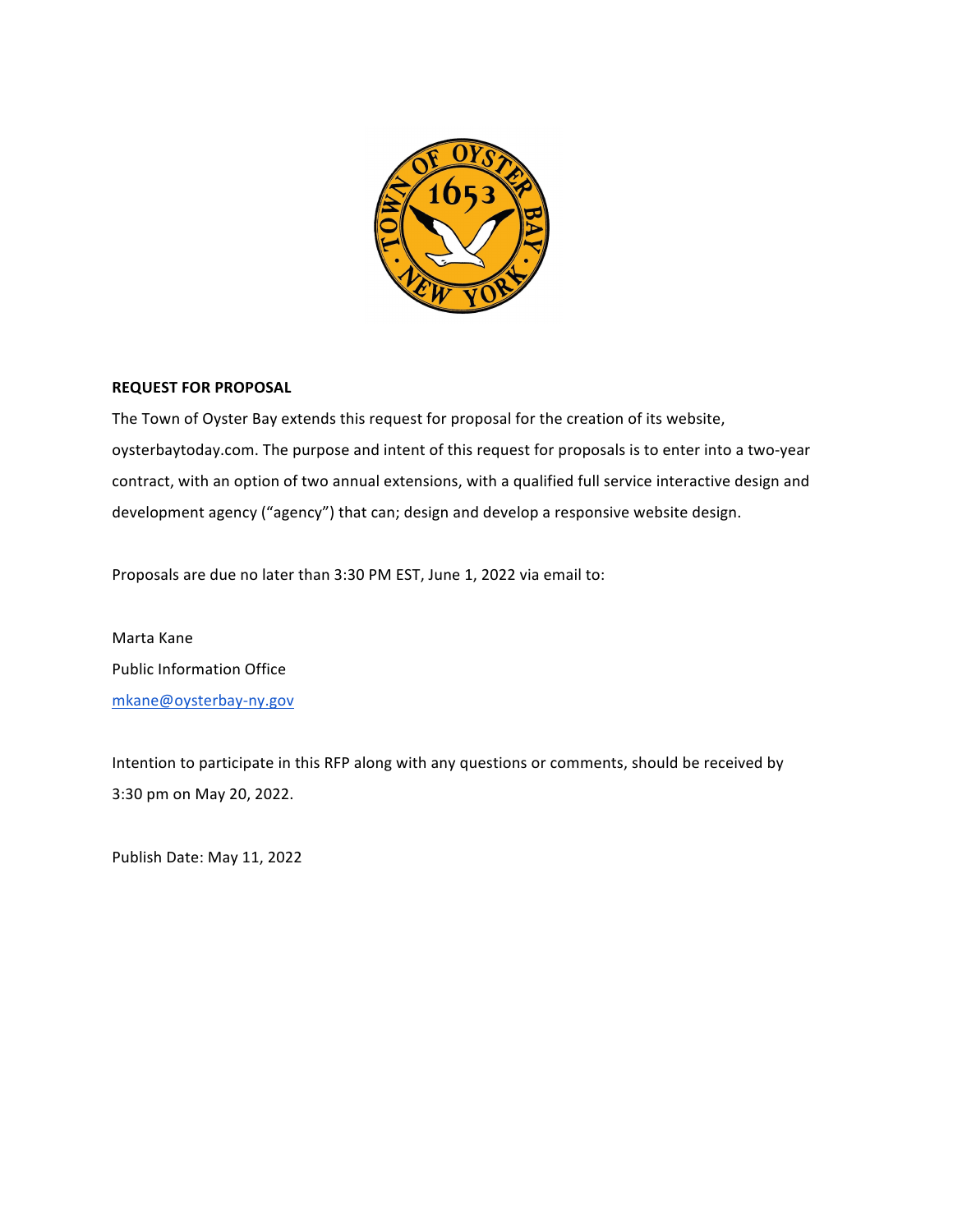# **PURPOSE OF THE REQUEST FOR PROPOSAL**

The Town of Oyster Bay is seeking to design a website with streamlined navigation which will optimize the user experience of oysterbaytoday.com for easy reading and navigation across a wide range of devices from desktop computers to mobile phones (a.k.a. "Responsive Web Design"). In support of the project, the Town of Oyster Bay will also consider recommendations for technologies required to support the project process and design methodology. The company selected to aid in this process will utilize industry standards and work in collaboration with Town of Oyster Bay's project team to deliver a fully "Responsive" website in phases. All wireframes, designs, templates, and other deliverables created as part of the project will become the sole property of the Town of Oyster Bay.

Strategic goals:

- Design a responsive web presence based on industry standards that enhances user experience with easy reading and navigation, ensuring all site content adapts to all devices and browsers.
- Create a visually stunning website with quality content, that leads to increased visits and more time spent browsing the site.
- Increase awareness of Town of Oyster Bay businesses and of events taking place throughout our downtowns.

#### **SCOPE OF WORK**

The project described in this RFP focuses on Responsive Web Design for oysterbaytoday.com but may have an impact on other properties. This project should result in a flexible, visually appealing, technically advanced, informative, and user-friendly tourism themed website that is easy to maintain. It must deliver large amounts of constantly changing information to our target audiences and should allow us to highlight specific content, events, or seasonal programs as needed.

Your proposal should address the following:

- 1. Site planning and organization
- 2. Graphic design and interface development, coordinated with Town of Oyster Bay's brand image and graphic standards
- 3. Development of new, fully responsive site template (s) and page elements using current standards that are adaptive across all devices and browsers.
- 4. Within the overall site design, development of unique landing page layouts for the site's major section (explore, things to do, meetings and events, etc.)
- 5. Ongoing planning and consulting after site launch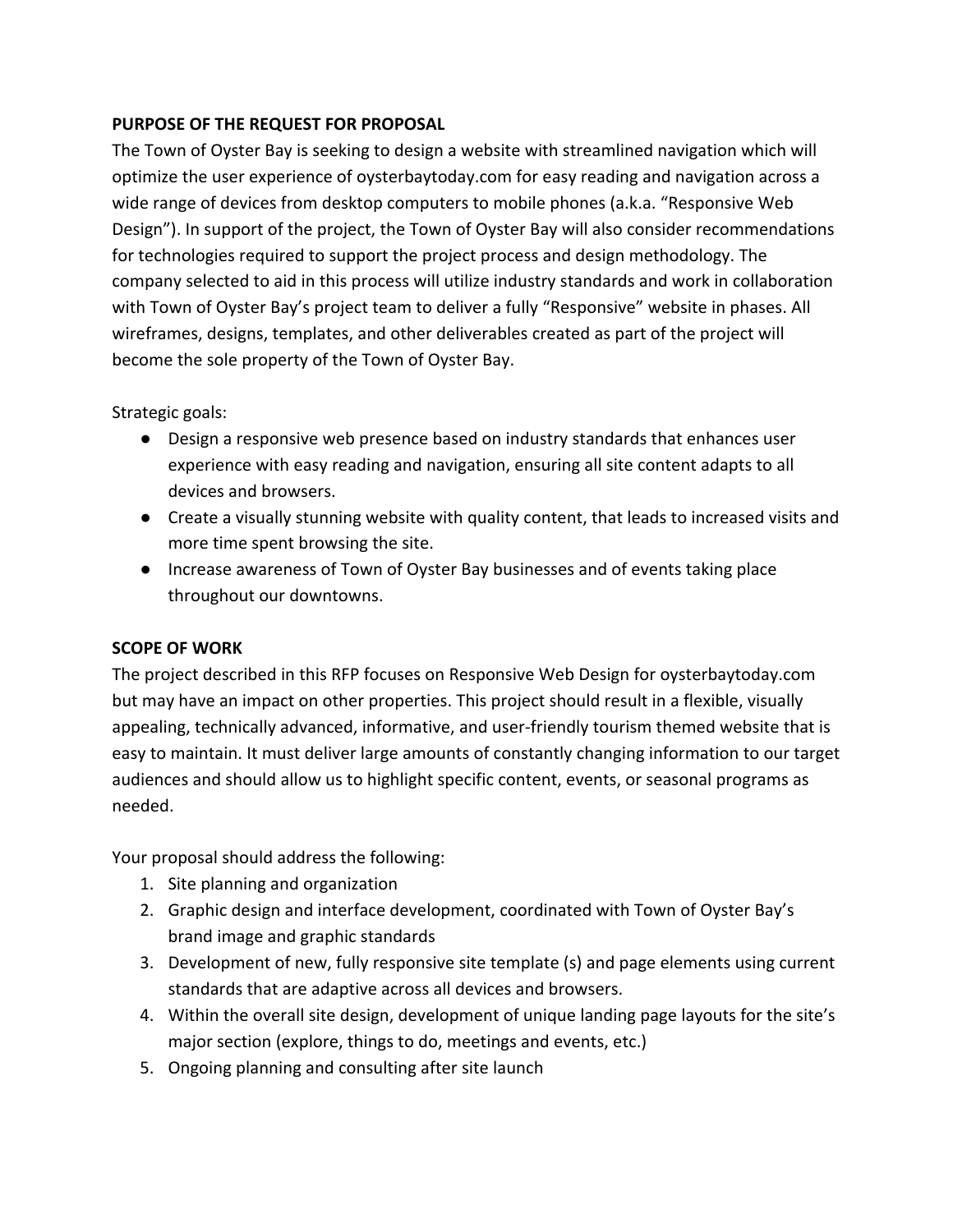The proposed website may include but is not limited to:

- $\circ$  The site home page
- $\circ$  Overall site navigation with a sample of a main interior page
- Event listings
- Category listing pages
- Listing details page
- Blog page
- $\circ$  Email signup form
- Integration with Oyster Bay Today's social networks

Each respondent must be able to fulfill each of these responsibilities:

- 1 Identify a plan for migration of existing assets including editorial copy, photos, maps, events, etc.
- 2. Provide total cost required to launch and maintain new website.
- 3. Provide monthly or annual maintenance fee for support.
- 4. Provide a project timeline.

The contracted Agency must also be able to:

- 1. Provide a single, responsible, in-house point of contact for the duration of the contract who will become personally entrenched in Oyster Bay Today's planning process and will act as a reliable advisor and expert in website development.
- 2. Implement designs and ensure user activity is adequately tracked.
- 3. Monitor and adjust the user experience as needed during the post-launch maintenance phase.
- 4. Create and implement a detailed plan for migration of various assets existing editorial copy, photos, maps, events, etc.
- 5. Provide SEO, SEM, and PPC best practices for site launch and proposal for ongoing strategy and implementation.
- 6. Work with Oyster Bay Today's current technology vendors as needed.
- 7. Train the Oyster Bay Today project team.
- 8. Provide monthly tracking and reporting post-launch.
- 9. Conduct monthly catch ups with Oyster Bay Today's Marketing team post-launch, provide creative enhancement suggestions and provide input and advice on newly emerging technologies and trends.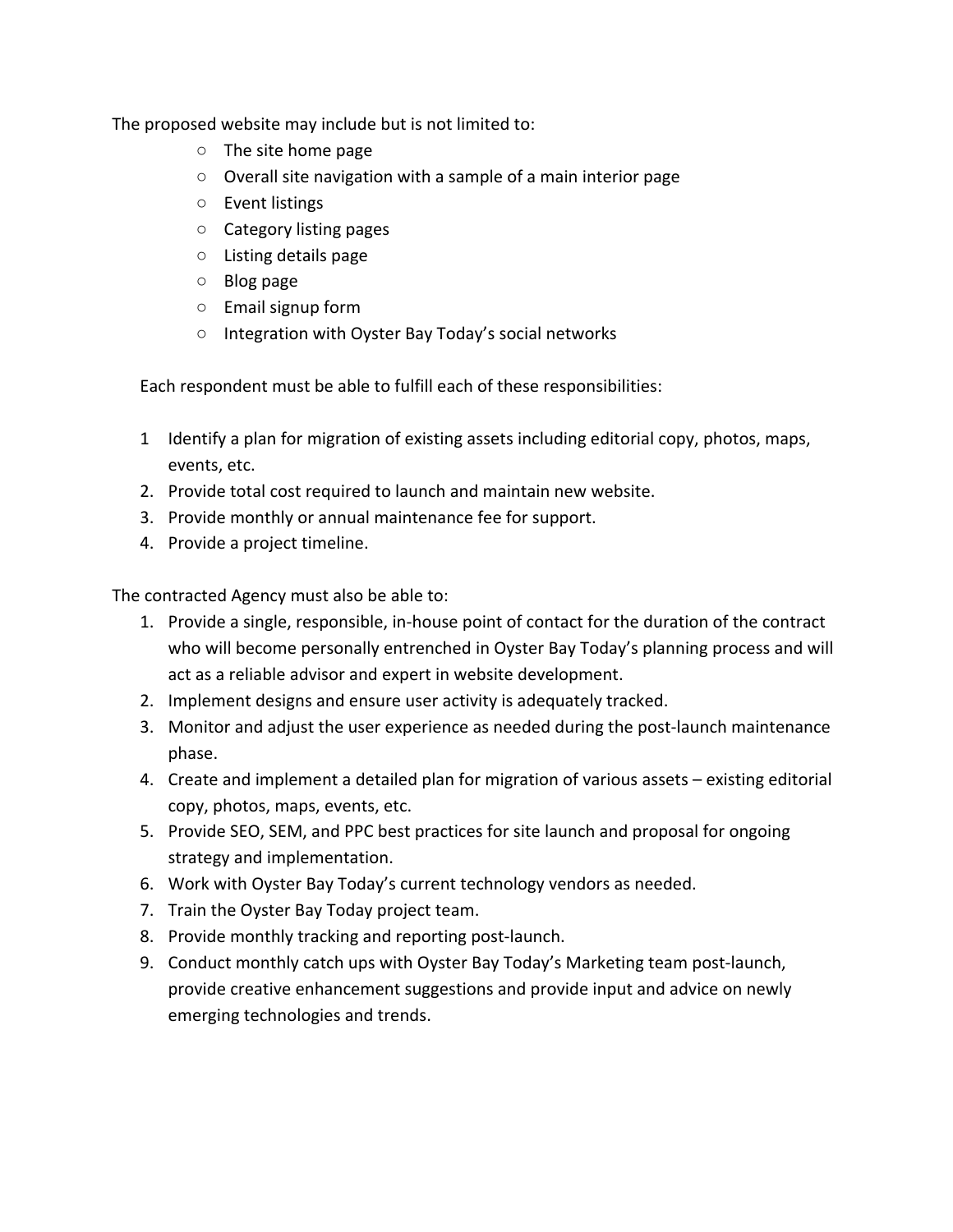### **Oysterbaytoday.com**

Oyster Bay Today's website is the focus of this project. It serves as the primary interactive touch point for marketing efforts aimed primarily at Town of Oyster Bay residents; however, we know that people from neighboring communities may find it useful as well. As is the case with many DMO sites, it will focus on providing information about events, attractions, dining, and outdoor recreation, etc. (listing content) as well as editorial content and itineraries. Additionally, virtual tours, maps, photography and video will have a strong presence on the site. A successful bid will include a recommendation on the utilization of responsive design. The contractor must present a plan on how to handle content across multiple devices.

### **COMPENSATION**

The contracted agency must be able to provide evidence of its financial stability. Further, Oyster Bay Today's policy will only pay on a reimbursement basis upon receipt of the Agency's invoice and written approval of same by the organization's agent indicating that services have been rendered in conformity with the contract. Copies of original invoices and detailed expense reports or affidavits must accompany all requests for reimbursement.

### **TERM**

The term of a resulting contract will be for two years, with the option of two one-year extensions with the approval of the Town Board. Either party may terminate the working relationship/contract without cause provided a thirty (30) day written notice is provided.

# **PROPOSAL REQUIREMENTS**

- This RFP is dated May 11, 2022. If your agency intends to participate in this RFP, please send an email to mkane@oysterbay-ny.gov no later than 3:30 PM on May 20, 2022
- Proposals are due no later than 3:30 PM, June 1, 2022 via email to mkane@oysterbaynv.gov.
- All proposals must contain the signature of a duly authorized officer or agent of the company submitting the proposal
- The price you quote should be inclusive. If your price excludes certain fees or charges, please provide a detailed list of excluded fees with a complete explanation of the nature of those fees.
- Proposals should include pricing clearly differentiating between core scope items and optional scope items.
- Please provide the history of the agency, its corporate structure and evidence the company has the financial stability to perform the work outlined.
- Identify the team members assigned to this account and provide details on related skills, education, and training of each member of the primary team for this account.